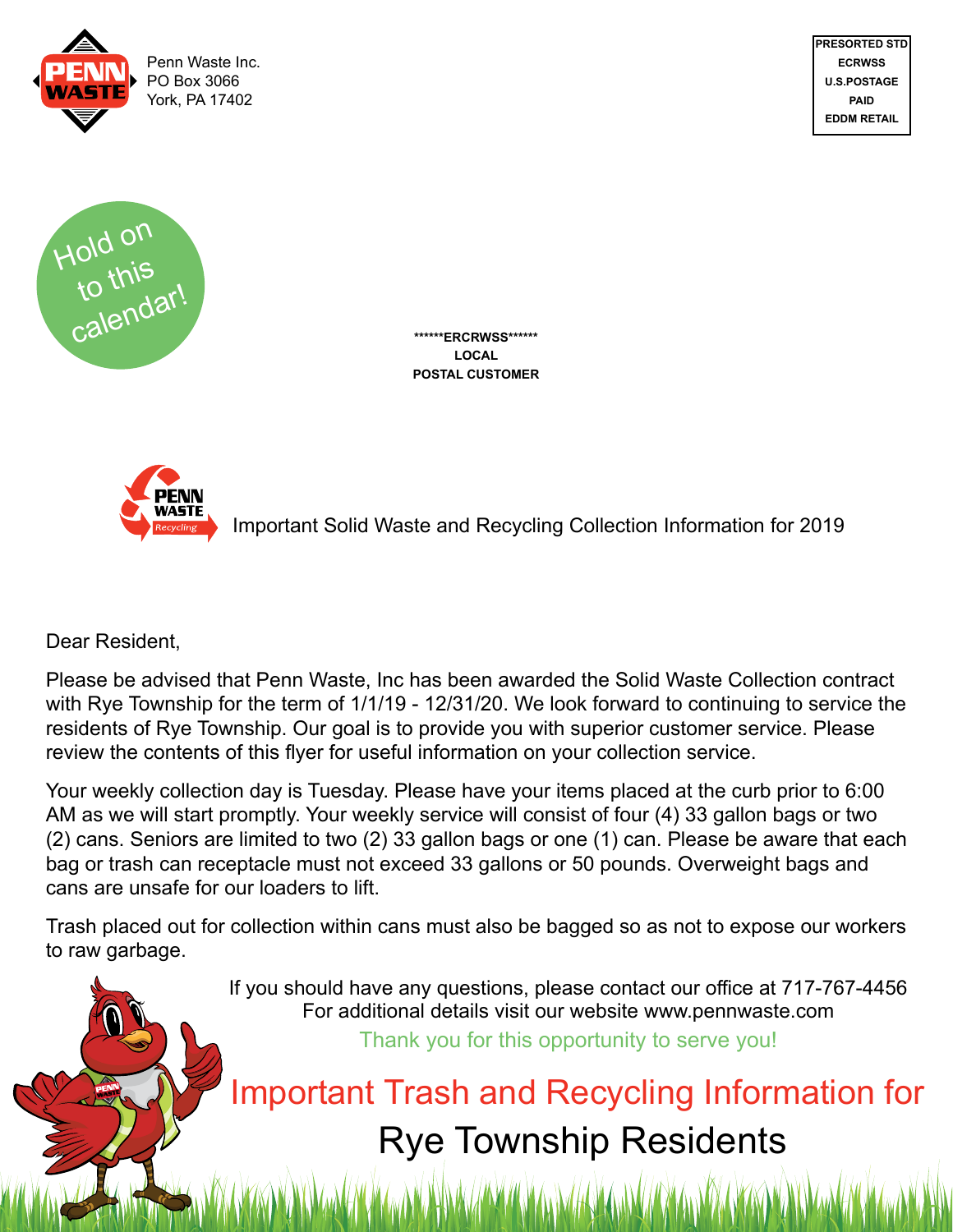#### 2019 Rye Township Trash & Recycling Collection Calendar

| <b>January</b> |    |    |                |                 |    |    |    | <b>February</b> |    |    |    |    |    |          |    | <b>March</b> |    |    |    |                |    |    |    | <b>April</b> |    |    |    |  |  |  |  |
|----------------|----|----|----------------|-----------------|----|----|----|-----------------|----|----|----|----|----|----------|----|--------------|----|----|----|----------------|----|----|----|--------------|----|----|----|--|--|--|--|
| S              | M  |    | W              | т.              | F. | S  | S  | м               |    | W  |    | F  | -S | <b>S</b> | M  | т            | W  | т  | F  | S              | S  | M  |    | W            | т  | F  | S  |  |  |  |  |
|                |    |    | $\mathfrak{p}$ | 3               | 4  | 5  |    |                 |    |    |    |    | റ  |          |    |              |    |    |    | $\overline{2}$ |    |    |    | 3            | 4  | 5  | 6  |  |  |  |  |
| 6              | ⇁  | 8  | 9              | 10 <sup>°</sup> | 11 | 12 | 3  | 4               | 5  | 6  |    | 8  | 9  | 3        | 4  | 5            | 6  | 7  | 8  | 9              |    | 8  | 9  | 10           | 11 | 12 | 13 |  |  |  |  |
| 13             | 14 | 15 | 16             | 17              | 18 | 19 | 10 | 11              | 12 | 13 | 14 | 15 | 16 | 10       | 11 | 12           | 13 | 14 | 15 | 16             | 14 | 15 | 16 | 17           | 18 | 19 | 20 |  |  |  |  |
| 20             | 21 | 22 | 23             | 24              | 25 | 26 | 17 | 18              | 19 | 20 | 21 | 22 | 23 | 17       | 18 | 19           | 20 | 21 | 22 | 23             | 21 | 22 | 23 | 24           | 25 | 26 | 27 |  |  |  |  |
| 27             | 28 | 29 | 30             | 31              |    |    | 24 | 25              | 26 | 27 | 28 |    |    | 24       | 25 | 26           | 27 | 28 | 29 | 30             | 28 | 29 | 30 |              |    |    |    |  |  |  |  |
|                |    |    |                |                 |    |    |    |                 |    |    |    |    |    | 31       |    |              |    |    |    |                |    |    |    |              |    |    |    |  |  |  |  |

| <b>May</b> |    |    |    |    |    |    |    | June |    |    |    |    |    |    |    |    | <b>July</b>     |    |    | <b>August</b> |    |    |    |    |    |    |    |
|------------|----|----|----|----|----|----|----|------|----|----|----|----|----|----|----|----|-----------------|----|----|---------------|----|----|----|----|----|----|----|
| S          | M  |    | W  |    | F  | S  | S  | M    | т  | W  |    | F  | S  | S  | M  |    | W               | т  | F  | S             | -S | M  |    | W  | т  | F  | s  |
|            |    |    |    | ∩  | 3  | 4  |    |      |    |    |    |    |    |    |    | C  | 3               | 4  | 5  | 6             |    |    |    |    |    | റ  | 3  |
| 5          | 6  |    | 8  | 9  | 10 | 11 | 2  | 3    | 4  | 5  | 6  | ⇁  | 8  |    | 8  | 9  | 10 <sup>°</sup> | 11 | 12 | 13            | 4  | 5  | 6  | 7  | 8  | 9  | 10 |
| 12         | 13 | 14 | 15 | 16 | 17 | 18 | 9  | 10   | 11 | 12 | 13 | 14 | 15 | 14 | 15 | 16 | 17              | 18 | 19 | 20            | 11 | 12 | 13 | 14 | 15 | 16 | 17 |
| 19         | 20 | 21 | 22 | 23 | 24 | 25 | 16 | 17   | 18 | 19 | 20 | 21 | 22 | 21 | 22 | 23 | 24              | 25 | 26 | 27            | 18 | 19 | 20 | 21 | 22 | 23 | 24 |
| 26         | 27 | 28 | 29 | 30 | 31 |    | 23 | 24   | 25 | 26 | 27 | 28 | 29 | 28 | 29 | 30 | 31              |    |    |               | 25 | 26 | 27 | 28 | 29 | 30 | 31 |
|            |    |    |    |    |    |    | 30 |      |    |    |    |    |    |    |    |    |                 |    |    |               |    |    |    |    |    |    |    |

| September |    |    |                |    |    |    |    | <b>October</b> |    |    |    |    |    |    |    | November |    |    |    |    |    |    |                 | <b>December</b> |    |    |          |  |  |  |
|-----------|----|----|----------------|----|----|----|----|----------------|----|----|----|----|----|----|----|----------|----|----|----|----|----|----|-----------------|-----------------|----|----|----------|--|--|--|
| s         | M  |    | W              |    | F. | S  | S  | M              |    | W  | т  | F  | S  | S  | M  |          | W  |    | F. | S  | S  | м  |                 | W               |    | F  | <b>S</b> |  |  |  |
|           |    | 3  | $\overline{4}$ | 5  | 6  |    |    |                |    | 2  | 3  | 4  | 5  |    |    |          |    |    |    | n  |    | ົ  | າ               | 4               | 5  | 6  | ⇁        |  |  |  |
| 8         | 9  | 10 | 11             | 12 | 13 | 14 | 6  | ⇁              | 8  | 9  | 10 | 11 | 12 | 3  | 4  | 5        | 6  |    | 8  | 9  | 8  | 9  | 10 <sup>°</sup> | 11              | 12 | 13 | 14       |  |  |  |
| 15        | 16 | 17 | 18             | 19 | 20 | 21 | 13 | 14             | 15 | 16 | 17 | 18 | 19 | 10 | 11 | 12       | 13 | 14 | 15 | 16 | 15 | 16 | 17              | 18              | 19 | 20 | 21       |  |  |  |
| 22        | 23 | 24 | 25             | 26 | 27 | 28 | 20 | 21             | 22 | 23 | 24 | 25 | 26 | 17 | 18 | 19       | 20 | 21 | 22 | 23 | 22 | 23 | 24              | 25              | 26 | 27 | 28       |  |  |  |
| 29        | 30 |    |                |    |    |    | 27 | 28             | 29 | 30 | 31 |    |    | 24 | 25 | 26       | 27 | 28 | 29 | 30 | 29 | 30 | 31              |                 |    |    |          |  |  |  |
|           |    |    |                |    |    |    |    |                |    |    |    |    |    |    |    |          |    |    |    |    |    |    |                 |                 |    |    |          |  |  |  |

= Delayed Collection Due To Holiday

Observed holidays are noted in RED. Collection days that fall on or after the holiday will be delayed one day. EXCEPTION: If holiday falls on a Saturday or Sunday, there is no change in service prior to or after the holiday.

#### BASIC RESIDENTIAL GUIDELINES



- Trash must be curb side by 6:00 AM on your collection day.
- Bags and cans must not exceed 33 gallons or 50 pounds. Weekly limit of 2 cans or 4 bags.
- Large items such as furniture, freezers, mattresses, broken garden tools, etc. will be collected curb side but must be scheduled in advance with Penn Waste.
- Cardboard may be dropped off at Rye Township on New Valley Road.
- No electronics: TV, monitors, computers, printers etc. will be collected curb side.



Creating a green community together.





Penn Waste Inc. • PO Box 3066 • York, PA 17402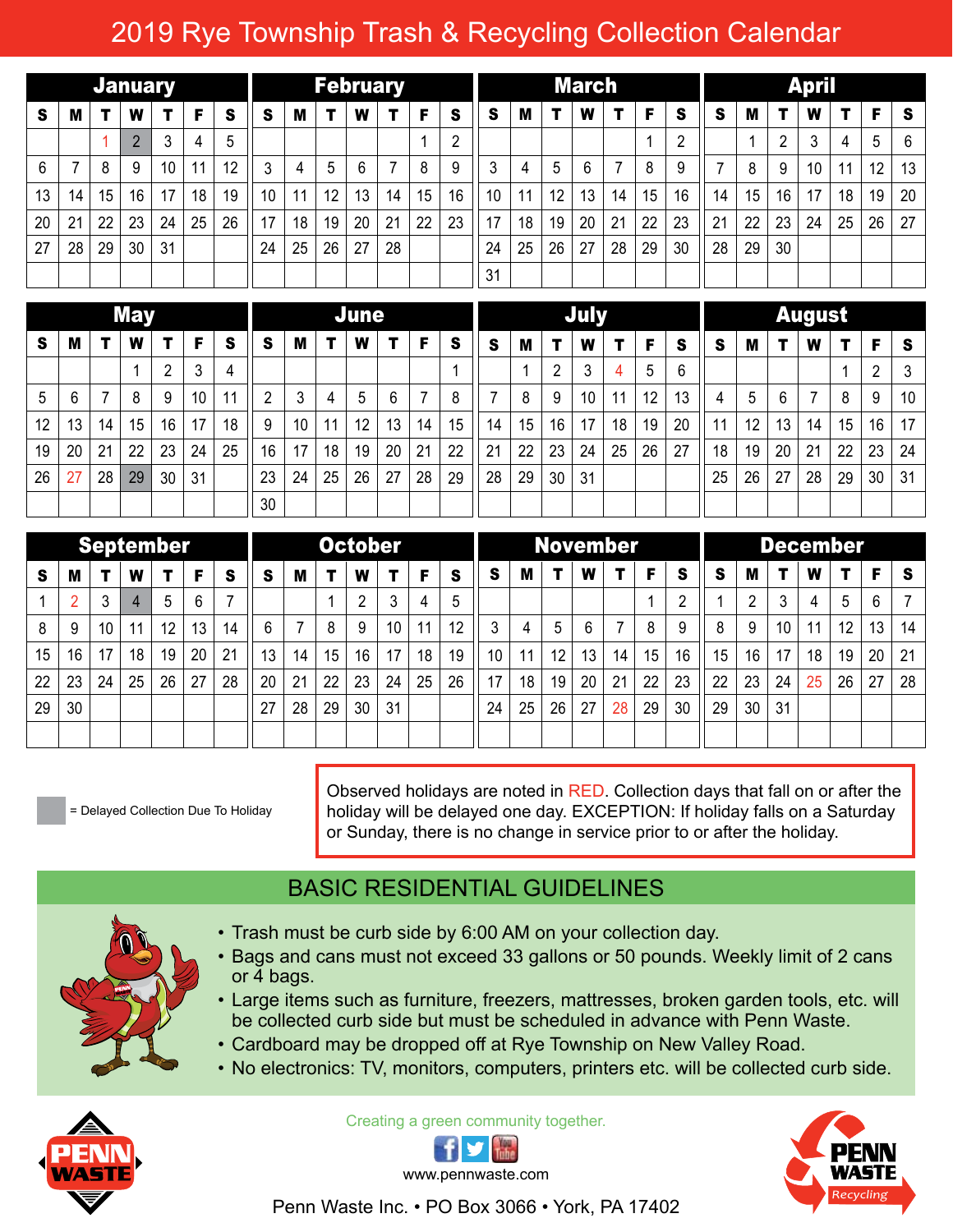

# **PENN WASTE, INC. Rye Township** Recycles Cardboard

## Effective 1/2/19...

residents may bring **flattened** corrugated cardboard and shipping boxes to the Rye Township Office's Drop Off Location.

The Drop Off, located in the rear lot behind the municipal building, is available to residents from 6 AM to 2 PM Monday through Friday. The Drop Off location will be closed on weekends and holidays. Please only bring flattened corrugated cardboard and shipping boxes to the Drop Off. No other materials will be accepted.

Scrap metal, tin and aluminum may be recycled at the following facilities:

Be Green Recycling, Inc. \* Tri State Scrap \* Raven Recycling \* SR 11 & 15 2209 N. 7th Street 169 Sleepy Hollow Rd. Marysville, PA 17053 717-233-5606 717-582-4040 717-957-2229

419 S. State Road Harrisburg, PA New Bloomfield, PA 17068

\* Call for hours and more details

# Bulk Item Collection

Residents may now dispose of Bulk Items curbside by contacting Penn Waste. Residents will be charged a fee for this service. Once scheduled through our customer service department at 717-767-4456, residents may place the large item at the curb on the date scheduled.

Please make sure the item is not too heavy to be lifted by two people.

Unnacceptable items include: Automobile parts, Car & Truck batteries, Chemicals, stains & liquids, Commercial/Industrial Waste, Construction material such as drywall, masonry, lumber, roofing shingles & tiles, Hazardous waste, Tires on rims and Electronic waste such as TVs and Computer Monitors.

For any other questions, please contact Penn Waste at 717-767-4456.